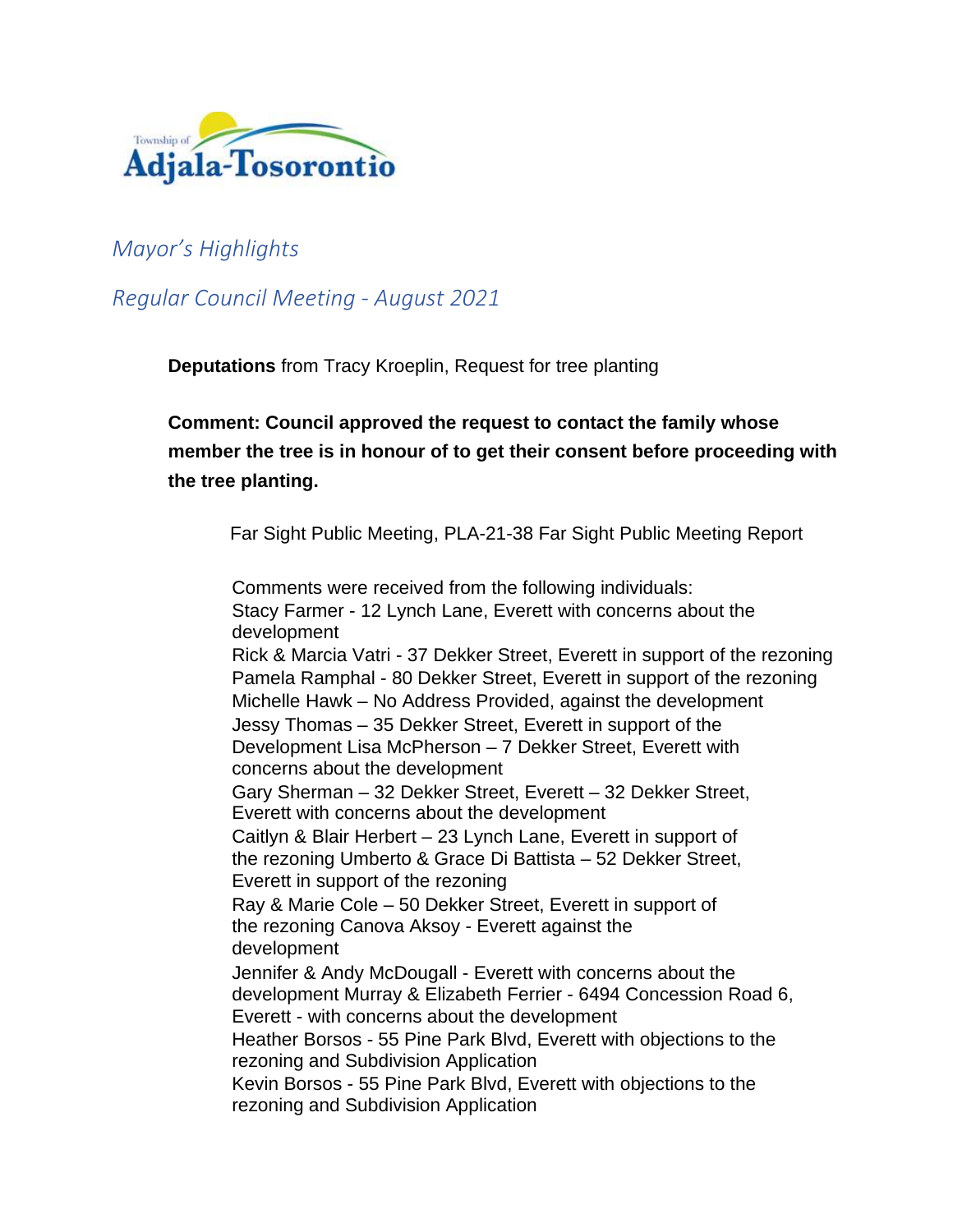Ken Rye - 69 Pine Park Blvd, Everett with objections to the rezoning and Subdivision Application Andrea Nemeth - 55 Pine Park Blvd, Everett with objections to the rezoning and Subdivision Application Mikolos Borsos - 55 Pine Park Blvd, Everett with objections to the rezoning and Subdivision Application Cheryl Boyd - 34 Moore Ave, Everett with objections to the rezoning and Subdivision Application

#### **Comment: Council heard the comments from residents, there will be a second public meeting on 29th September 2021 to answer all the questions from residents.**

The Planning Report 2021-38 dated August 11, 2021 regarding file Z/07/21 & file D12/FAR/21 be received; and further,

That staff organize with the applicants a second public meeting in September 2021, separate from our monthly Council meeting and further,

That staff be directed to consider all public and agency input, as well as Council comments, in a further planning analysis to be set out in a planning report and recommendation to be brought to Council at a future date.

#### **Public Comment**

- Comments were received from Kim Narowski of 2635 Concession Road 7 against Item 10.1 I&D 2021-27 Endorsement of MoECP ECA Application, Storm Sewers, Colgan 1&2, Tribute Development
- Comments were received from David R. Donnelly, of Donnelly Law Barristers & Solicitors of of 276 Carlaw Ave. Suite 203, Toronto against item 10.1 I&D 2021-27 Endorsement of MoECP ECA Application, Storm Sewers, Colgan 1&2, Tribute Development

#### **Upcoming Events and Announcements**

Mayor Pinto announced the passing of former Mayor Tom Walsh. Mayor Walsh was the first Mayor after amalgamation and was a Mayor of Adjala prior to amalgamation. On behalf of Staff, Council and the Residents he was thanked for his service to the Township and to his family who contributed a lot while he was Mayor of the Township.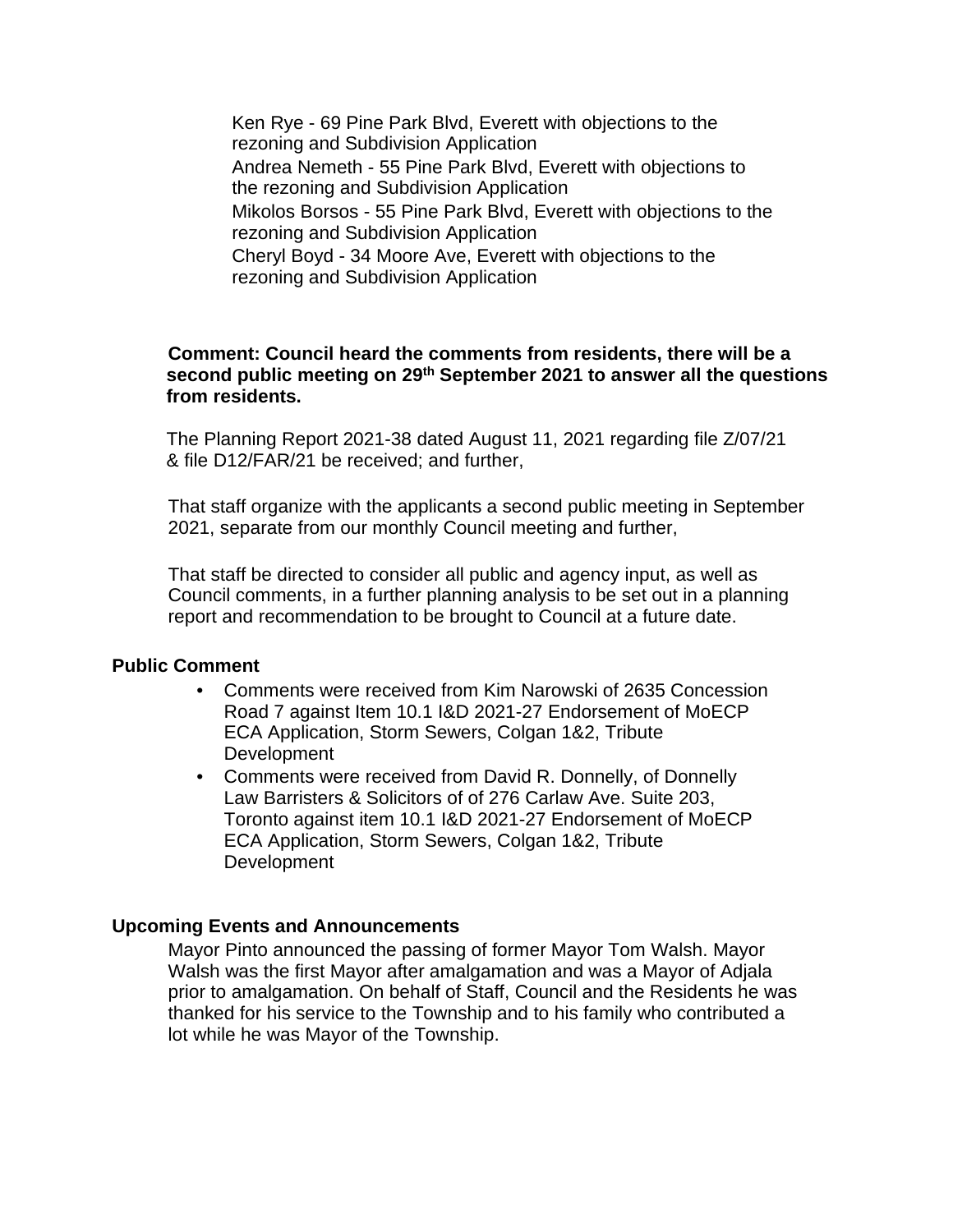Mayor Pinto announced the passing former Warden Cal Patterson who was also the Mayor of Wasaga Beach. The Mayor thanked him for his contributions to the Community and the County of Simcoe.

## **Reports and Correspondence**

10.1.I&D 2021-27, Endorsement of MoECP ECA Application, Storm Sewers, Colgan 1 & 2, Tribute Development

### **Comment: This report was to allow the Ministry to review the application for the storm sewer in Colgan.**

Resolved That Infrastructure & Development Report #2021-27 dated August 11th, 2021 entitled "Endorsement of MoECP ECA Application, Storm Sewers, Colgan 1 & 2, Tribute Development" be received; and further,

THAT Staff be authorized to sign the Colgan 1 & 2, Tribute Development MoECP (Ministry of Environment, Conservation & Parks) ECA (Environmental Compliance Approval) application forms, on behalf of the Township of Adjala-Tosorontio, to allow for commencement of the Ministry's review and approval.

| <b>RESULT:</b>    | <b>CARRIED.</b>                                                                          |
|-------------------|------------------------------------------------------------------------------------------|
| AYES:             | Councillor Hall-Chancey, Councillor Anderson, Councillor Bays,<br>and Councillor O'Leary |
| <b>NAYS:</b>      | Deputy Mayor Meadows                                                                     |
| <b>ABSTAINED:</b> | Mavor Pinto                                                                              |

Councillor Pita was not present during the vote due to technical issues.

10.2. PLA - 37 4241 Concession Road 3 Decision

**Comment: This was an application for a large structure that was over the allowable size and in front of the house, which is contrary to the Zoning bylaw. The resident requested an exemption to the by-law that was approved by Council in a recorded vote.**

Resolved that the Planning Report 2021-37 dated August 11, 2021 regarding the proposed amendment to the Township of Adjala-Tosorontio's Zoning By-law 03-57 be received as information;

AND FURTHER THAT Council considers the planning analysis submitted in Planning Report 2021-37, as well as the information received from the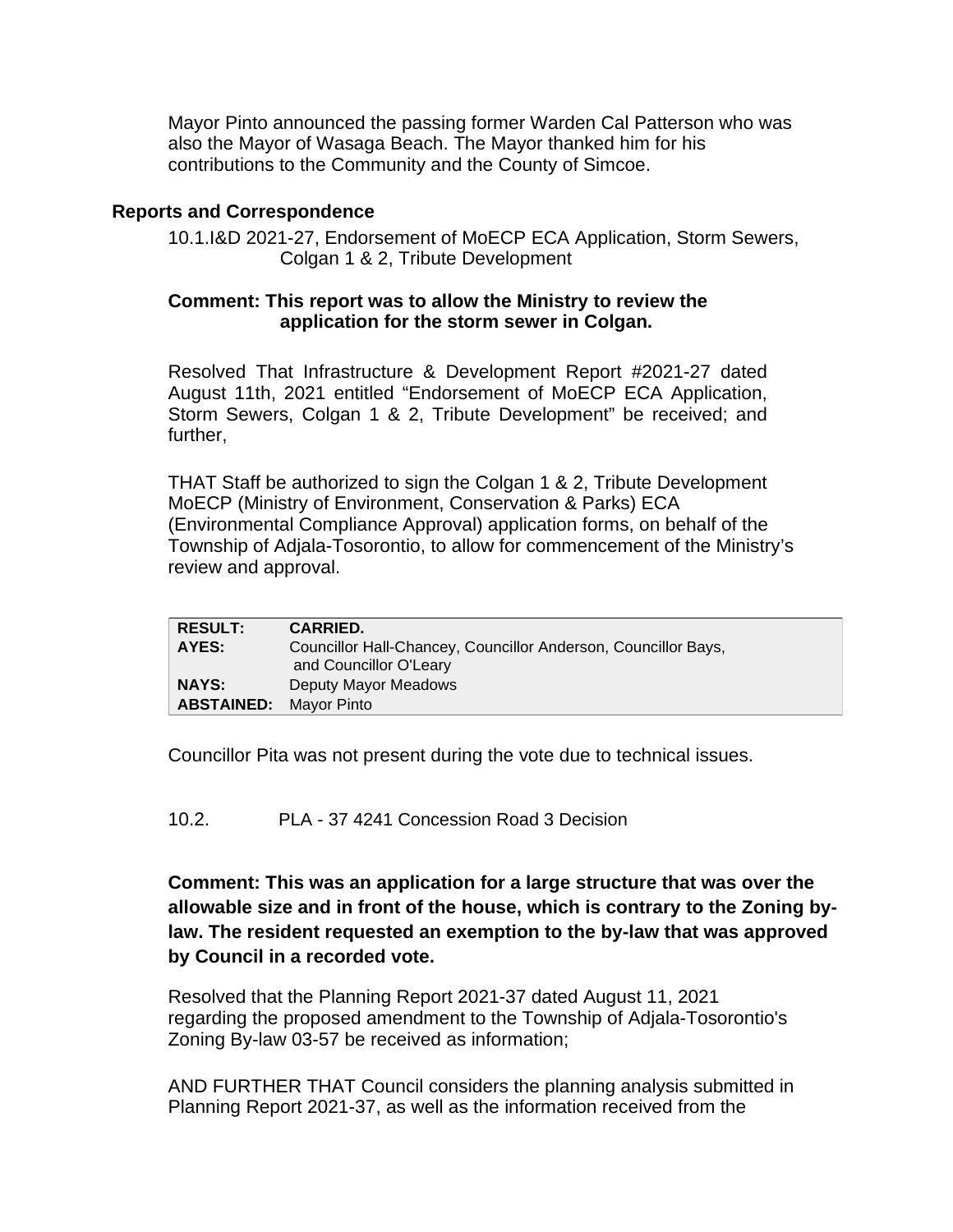public, internal departments, external agencies, and the material submitted by the applicant's agent, with respect to Council's decision for the proposed Zoning By-law Amendment.

| <b>RESULT:</b> | <b>CARRIED.</b>                                                                           |
|----------------|-------------------------------------------------------------------------------------------|
| AYES:          | Councillor O'Leary, Councillor Anderson, Councillor Bays, and Councillor Hall-<br>Chancey |
| <b>NAYS:</b>   | Deputy Mayor Meadows and Mayor Pinto                                                      |
| <b>ABSENT:</b> | <b>Councillor Pita</b>                                                                    |

## 10.3. PLA 2021-40 Economic Development Funding

Resolved that the Planning Report 2021-40 dated August 11, 2021 regarding the 2021 Economic Development Funding Program report be received; and

FURTHER THAT, Council approve Staff's revised proposal to prepare a strategy, as described in Schedule 1 of ED-202- 032, and re-submit the application for the 2021 Economic Development Funding Program. **RESULT: CARRIED.**

## 10.4. PLA 2021-39 Street Naming Report

## **Comment: Council directed Staff to bring back a policy with neutral names that do not include any persons names.**

Amend the motion by adding after street names the words "once vetted for neighbouring usage and after indigenous consultation". **RESULT: CARRIED.**

Resolved that the Planning Report 2021-39 dated August 11, 2021 regarding the proposed street names for new development be received; and,

That Council approve the proposed street names once vetted for neighbouring usage and after indigenous consultation , for future development, and allow Staff to bring an updated policy back to September Council.

| <b>RESULT:</b> | <b>CARRIED.</b>                                                |
|----------------|----------------------------------------------------------------|
| AYES:          | Councillor Bays, Councillor Hall-Chancey, Mayor Pinto,         |
|                | Deputy Mayor Meadows, and Councillor Pita                      |
| <b>NAYS:</b>   | <b>Councillor Anderson and Councillor O'Leary</b>              |
| 10.5.          | I&D 2021-31 Investing in Canada Infrastructure Program – Green |
|                | Stream 2021 Intake                                             |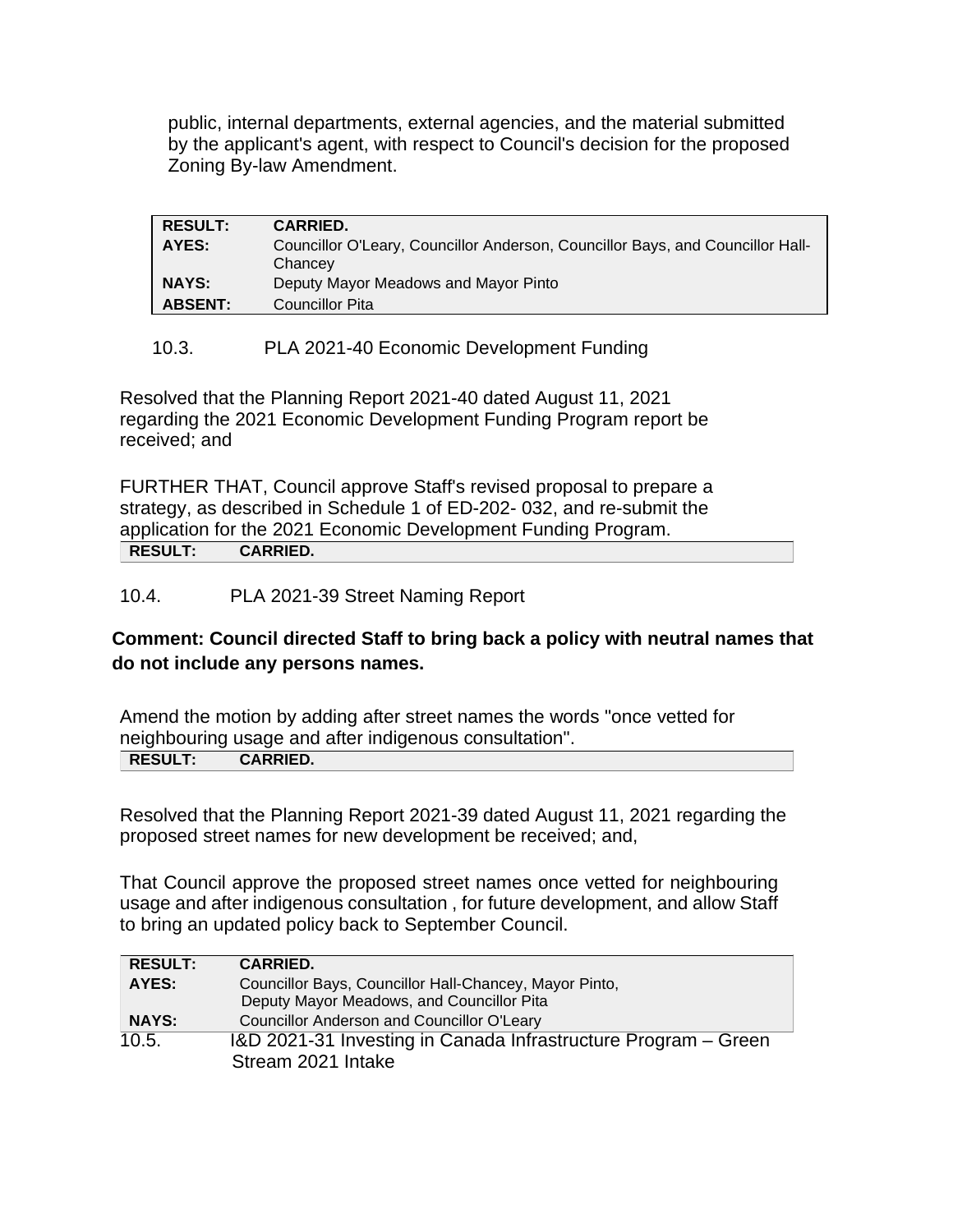# **Comment: Council has applied for a grant to upgrade the Loretto water system at a cost of around \$1.5 million. If the grant is approved the Township share will be approximately \$400,000.**

Resolved that Infrastructure & Development Report 2021-31 dated Wednesday, August 11, 2021, regarding "Investing in Canada Infrastructure Program – Green Stream 2021 Intake" be received: and further,

That Council direct Staff to submit a funding application on or before the application deadline of September 9, 2021, to undertake improvements to the Loretto drinking water system as outlined in this report; and further,

That Council agree in principle to allocating up to \$400,000 to cover the Township's 26.67% cost share for this project, subject to receipt of grant approval of the Investing in Canada Infrastructure Program – Green Stream 2021 Intake and Township funding through the 2022 Budget process.

| <b>RESULT:</b> | <b>CARRIED.</b> |  |  |  |
|----------------|-----------------|--|--|--|
|                |                 |  |  |  |
|                |                 |  |  |  |

10.6. I&D 2021-28 Award of Contract No. 2021-005T (Cross-Culvert Maintenance - 8 Culverts at 2 Sites)

# **Comment: This contract was awarded to repair 8 culverts that were old and needed to be replaced prior to paving of the roads.**

Resolved that Infrastructure and Development Report # 2021-28 dated Wednesday, August 11, 2021 regarding "Award of Contract No. 2021-005T (Cross-Culvert Maintenance - 8 Culverts at 2 Sites)" be received; and further,

That Council authorize Staff to award Contract No. 2021-005T (Cross-Culvert Maintenance - 8 Culverts at 2 Sites), including provisional items, to the low bidder, Safa Builders and Contractors for the total bid price of \$225,841.80 (excluding HST); and further,

That Council authorize a 20% contingency equivalent to \$45,000.00, available to be used at Staff's discretion if and when necessary to ensure that the project is managed successfully in the event of any unforeseen circumstances requiring additional works.

| againonal world. |                 |  |  |
|------------------|-----------------|--|--|
| <b>RESULT:</b>   | <b>CARRIED.</b> |  |  |
|                  |                 |  |  |
|                  |                 |  |  |

10.7. I&D 2021-30 Award of Contract No. 2021-007T (Pavement Routing and Crack Sealing)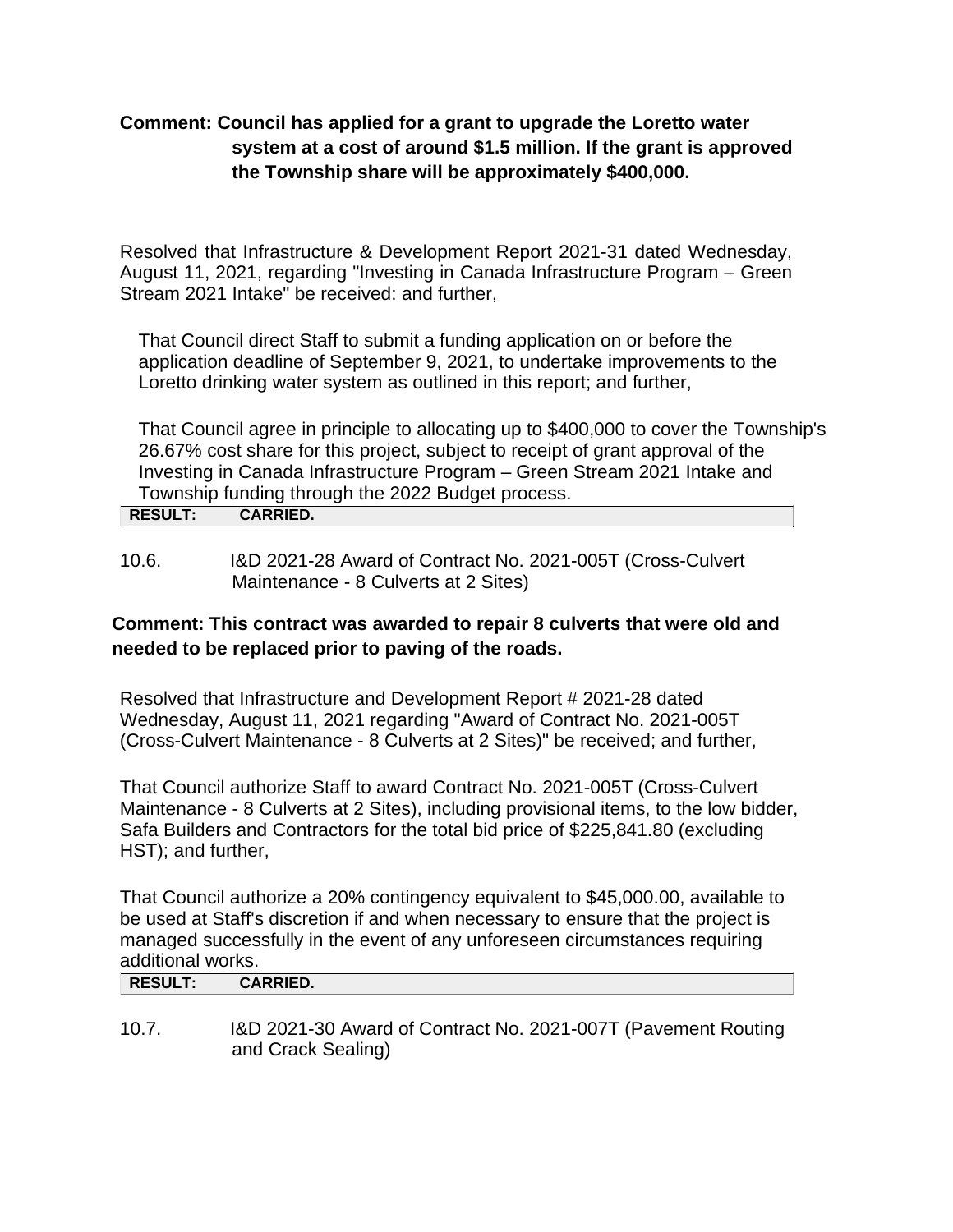**Comment: This contract was awarded was awarded to fix the cracks in the asphalt at the Township Municipal office to increase the life of the paving.**

Resolved that Infrastructure and Development Report # 2021-30 dated Wednesday, August 11, 2021 regarding "Award of Contract No. 2021-007T (Pavement Routing and Crack Sealing)" be received; and further,

That Council authorize Staff to award Contract No. 2021-007T (Pavement Routing and Crack Sealing), to the low bidder, Regional Signs Inc. for the total bid price of \$22,613.56 (excluding HST). **RESULT: CARRIED.**

10.8. I&D 2021-29 Award of Contract No. 2021-006T (Hot Mix Asphalt Maintenance)

# **Comment: This contract was awarded to do maintenance work at three locations 1. Deer Lane and Trillium Trail. 2. Concession Road 4 from Highway 89 to 5 Sideroad, Tosorontio. 3. Concession Road 2 from 5 Sideroad Tosorontio northerly to bridge 12 (over the Boyne River).**

Resolved that Infrastructure and Development Report # 2021-29 dated Wednesday, August 11, 2021 regarding "Award of Contract No. 2021-006T (Hot Mix Asphalt Maintenance)" be received; and further,

That Council authorize Staff to award Contract No. 2021-006T (Hot Mix Asphalt Maintenance), including provisional items, to the low bidder, Rima Con Ltd. for the total bid price of \$76,363.23 (excluding HST).

**RESULT: CARRIED.**

### 10.9. IT 2021-01 Customer Service Policies

**Comments: Council approved the Customer Service Policy and the Frivolous, Vexatious or Unreasonably Persistent Requests (Complaints Policy) to guide Township staff on providing a high-quality service level to the public.**

Resolved that IT 2021-01 Customer Service Policies be received as information, and further;

That Council approve the policies included:

- Customer Service Policy
- Frivolous, Vexatious or Unreasonably Persistent Requests or Complaints Policy

**RESULT: CARRIED.**